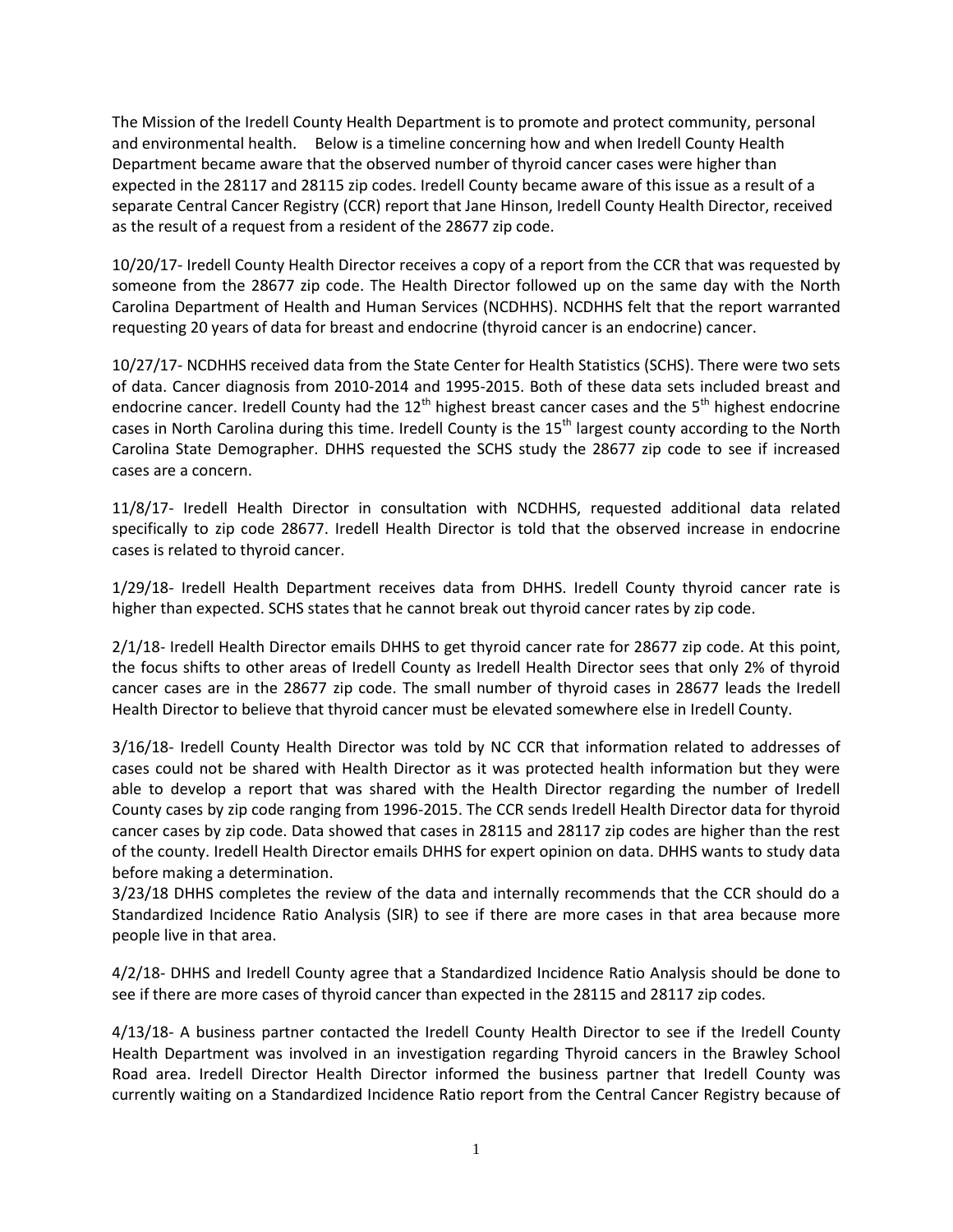concerns the Iredell County Health Director had identified when recently reviewing the number of thyroid cancer cases by zip code within the county. The Iredell County Health Director also shared that the Iredell County Health department had not received any citizen complaints regarding thyroid cancer cases within the Mooresville zip code. The Iredell County Health Director requested that the business partner share any information they had regarding media attention related to this issue for review.

4/16/18 – The business partner shares with Iredell County Health Director a clip of WSOC news story. Iredell County Health Director is able to identify concerned citizen from media.

4/17/18- Iredell County Manager approves for Iredell Health Department to reach out to the concerned citizen by letter, per the Iredell County Health Director's request.

4/23/18- Iredell Health Director has telephone conversation with concerned citizen to hear information regarding the citizen's concerns related to the thyroid cancer rates in the Mooresville area. The concerned citizen informed Iredell County Health Director that they have been busy securing resources to fund a research study with Duke University regarding thyroid cancer incidents in the Mooresville area. The Health Director informed the concerned citizen that Iredell County was waiting on a Standardized Incidence Ratio report from the Central Cancer Registry. Iredell County requested this information as a result of continued follow-up to a report the Iredell County Health Department had received last fall from the Central Cancer Registry from a Statesville citizen inquiry about cancer rates in their zip code. The Health Director informed the concerned citizen that Iredell County would be glad to share this report once it is received and will assist the citizen in thoroughly investigating these concerns. The concerned citizen stated that they had turned in paperwork to the CCR requesting a geospatial analysis of diagnosed thyroid cases for 28115 and 28117.

5/29/18- Iredell Health Director receives requested SIR from CCR. Iredell Health Director holds a conference call with DHHS and CCR to discuss findings.

6/6/18- Iredell Health Department again holds a conference call with DHHS and CCR to get more detail on SIR so that the Iredell Health Director could communicate that to the concerned citizen. Iredell County Health Director also coordinated a meeting with the concerned citizen and the concerned citizen's researchers as well as the CCR and DHHS. The meeting was scheduled for 6/19/18

6/19/18- The group previously mentioned meets to discuss findings and for Iredell County and DHHS to learn about the concerned citizens work.

6/20/18- Iredell County Health Department sends out a press release regarding the SIR and thyroid cancer in 28115 and 28117.

As you can see from this timeline, the Iredell County Health Department became aware of the increased incidence of thyroid cancer in the 28115 and 28117 zip codes because of the diligence of the staff at the Iredell County Health Department. As soon as information was collected and given credence by accepted scientific practices and NCDHHS, both the media and the general public were made aware of the findings. Iredell County became aware of the increased incidence of thyroid cancer in the 28115 and 28117 zip codes on 3/16/18. On the same day, the Iredell County Health Director requested further study from DHHS. Iredell County Health Department became aware of citizen concerns through communication with a business partner on 4/13/18. Data regarding cancer diagnoses are not sent directly to counties. That information is available to counties if there is a request for the data. The NC General Statutes require cancer diagnosis to be reported to the NC CCR, not the local Health